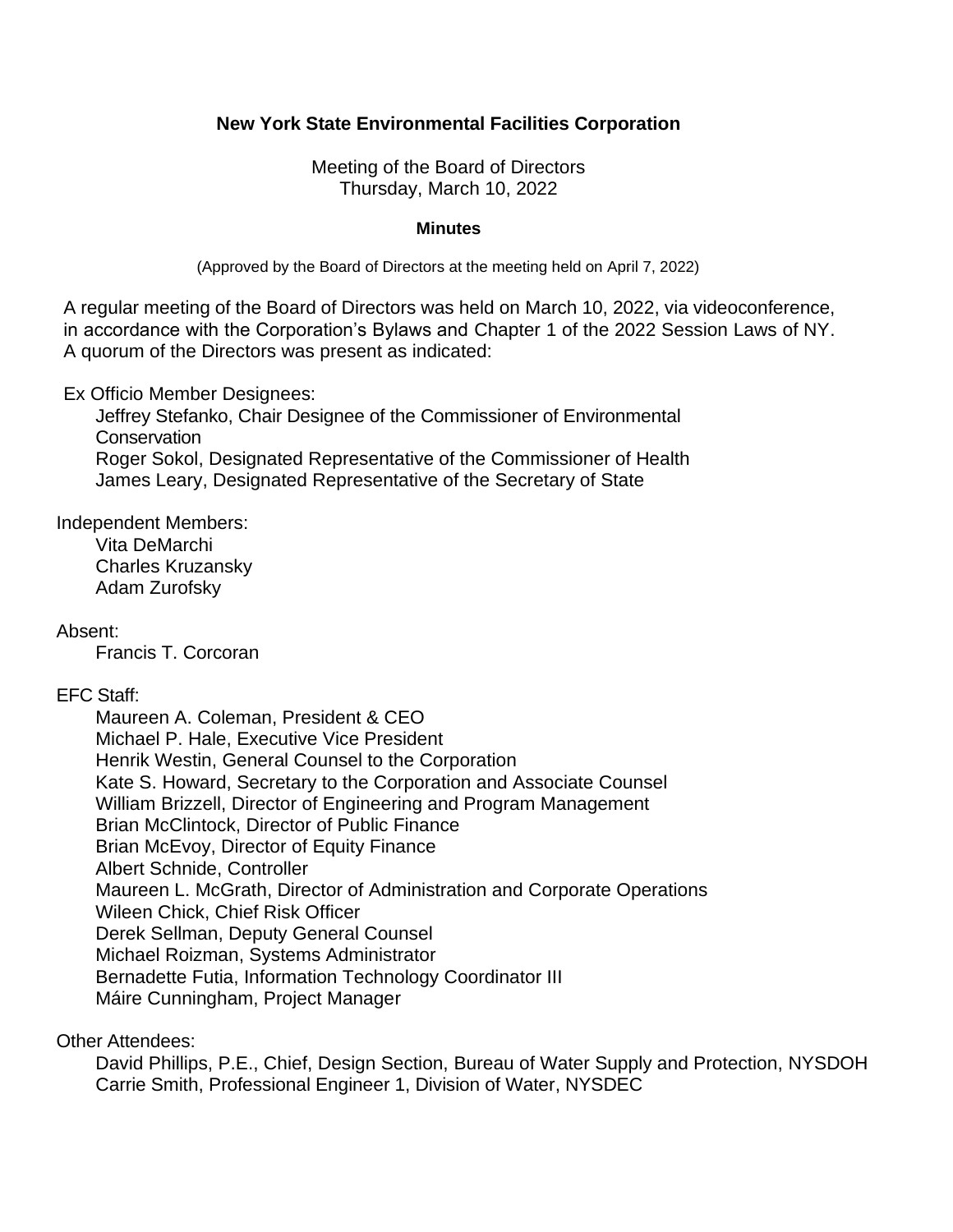- 1. Roll call and declaration of quorum The meeting was called to order at 11:33 a.m. Roll call was taken by the Secretary and a quorum was declared present.
- by Ms. DeMarchi and seconded by Mr. Sokol, the minutes from the February 10, 2022 meeting were unanimously approved by the voting Directors. Mr. Kruzansky abstained 2. Approval of the Draft Minutes from the February 10, 2022 Board Meeting - Upon motion as he was not in attendance at that meeting.
- 3. Approval of the Draft Minutes from the February 14, 2022 Special Board Meeting- Upon motion by Mr. Leary and seconded by Mr. Kruzansky, the minutes from the February 14, 2022 meeting were unanimously approved.<br>4. Report of the Chair
- 

 The Chair reports that in-person Board meetings are likely to resume in April and updates would be provided as the meeting date gets closer.

- 5. President's Report
	- Cyber-security Wileen Chick updated the Board on Cyber-Security practices
	- • President Coleman advised that a presentation on Phase 2 of the Asset Management Program would be given by Carrie Smith of DEC under New Business on the agenda.
	- update on BIL and the EPA issued BIL implementation information. • Bipartisan Infrastructure Law ("BIL") – Executive Vice President Hale provided an
	- • President Coleman advised that the Clean Watersheds Needs Survey has gone out and David Phillips provided an update on the drinking water needs survey.
- 6. Committee Reports No Committees met
- 7. Unfinished Business– No Unfinished Business
- 8. Resolutions

# **Resolution No. 2899**

 Following its introduction by the Secretary, Mr. Sokol moved for adoption of the resolution and the motion was seconded by Ms. DeMarchi. Discussion ensued and the following resolution was adopted unanimously and made part of the minutes:

# **A RESOLUTION OF THE NEW YORK STATE ENVIRONMENTAL FACILITIES CORPORATION AUTHORIZING THE PRESIDENT OF THE CORPORATION OR THE PRESIDENT'S DESIGNEE TO ENTER INTO A CONTRACT WITH BLACKBAUD, INC. FOR ACCOUNTING SOFTWARE**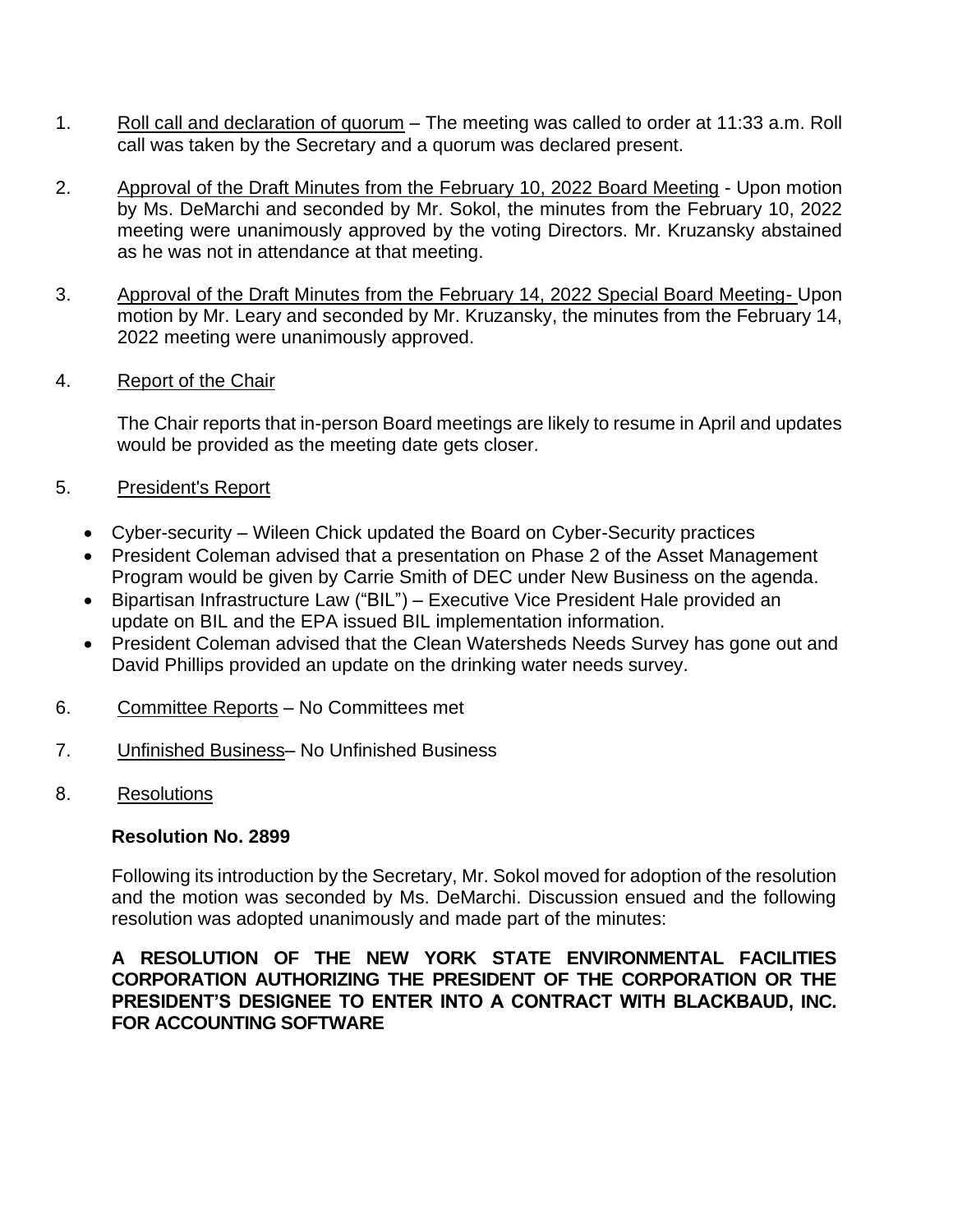#### **Resolution No. 2900**

 Following its introduction by the Secretary, Mr. Sokol moved for adoption of the resolution and the motion was seconded by Mr. Leary. Discussion ensued and the following resolution was adopted unanimously and made part of the minutes:

# **A RESOLUTION OF THE NEW YORK STATE ENVIRONMENTAL FACILITIES CORPORATION AMENDING THE PRIOR AUTHORIZATION FOR FINANCIAL ASSISTANCE TO BE PROVIDED BY THE CORPORATION TO CERTAIN RECIPIENTS IN CONNECTION WITH THE DRINKING WATER STATE REVOLVING FUND**

### **Resolution No. 2901**

 Following its introduction by the Secretary, Ms. DeMarchi moved for adoption of the resolution and the motion was seconded by Mr. Zurofsky. Discussion ensued and the following resolution was adopted unanimously and made part of the minutes:

# **A RESOLUTION OF THE NEW YORK STATE ENVIRONMENTAL FACILITIES CORPORATION MAKING CERTAIN DETERMINATIONS AND AUTHORIZING CERTAIN ACTIONS IN CONNECTION WITH THE DRINKING WATER STATE REVOLVING FUND AND AUTHORIZING FINANCIAL ASSISTANCE PAYMENTS TO CERTAIN MUNICIPALITIES TO FUND ELIGIBLE DRINKING WATER PROJECTS FROM FUNDS APPROPRIATED FOR WATER INFRASTRUCTURE IMPROVEMENT PROJECTS**

#### **Resolution No. 2902**

 Following its introduction by the Secretary, Mr. Kruzansky moved for adoption of the resolution and the motion was seconded by Mr. Leary. Discussion ensued and the following resolution was adopted unanimously and made part of the minutes:

# **A RESOLUTION OF THE NEW YORK STATE ENVIRONMENTAL FACILITIES CORPORATION AMENDING THE PRIOR AUTHORIZATIONS FOR FINANCIAL ASSISTANCE TO BE PROVIDED BY THE CORPORATION TO CERTAIN RECIPIENTS IN CONNECTION WITH THE CLEAN WATER STATE REVOLVING FUND**

#### **Resolution No. 2903**

 Following its introduction by the Secretary, Ms. DeMarchi moved for adoption of the resolution and the motion was seconded by Mr. Sokol. Discussion ensued and the following resolution was adopted unanimously and made part of the minutes:

 **A RESOLUTION OF THE NEW YORK STATE ENVIRONMENTAL FACILITIES CORPORATION MAKING CERTAIN DETERMINATIONS AND AUTHORIZING CERTAIN ACTIONS IN CONNECTION WITH THE CLEAN WATER STATE REVOLVING FUND AND AUTHORIZING FINANCIAL ASSISTANCE PAYMENTS TO CERTAIN MUNICIPALITIES TO FUND ELIGIBLE CLEAN WATER PROJECTS FROM FUNDS APPROPRIATED FOR WATER INFRASTRUCTURE IMPROVEMENT PROJECTS**